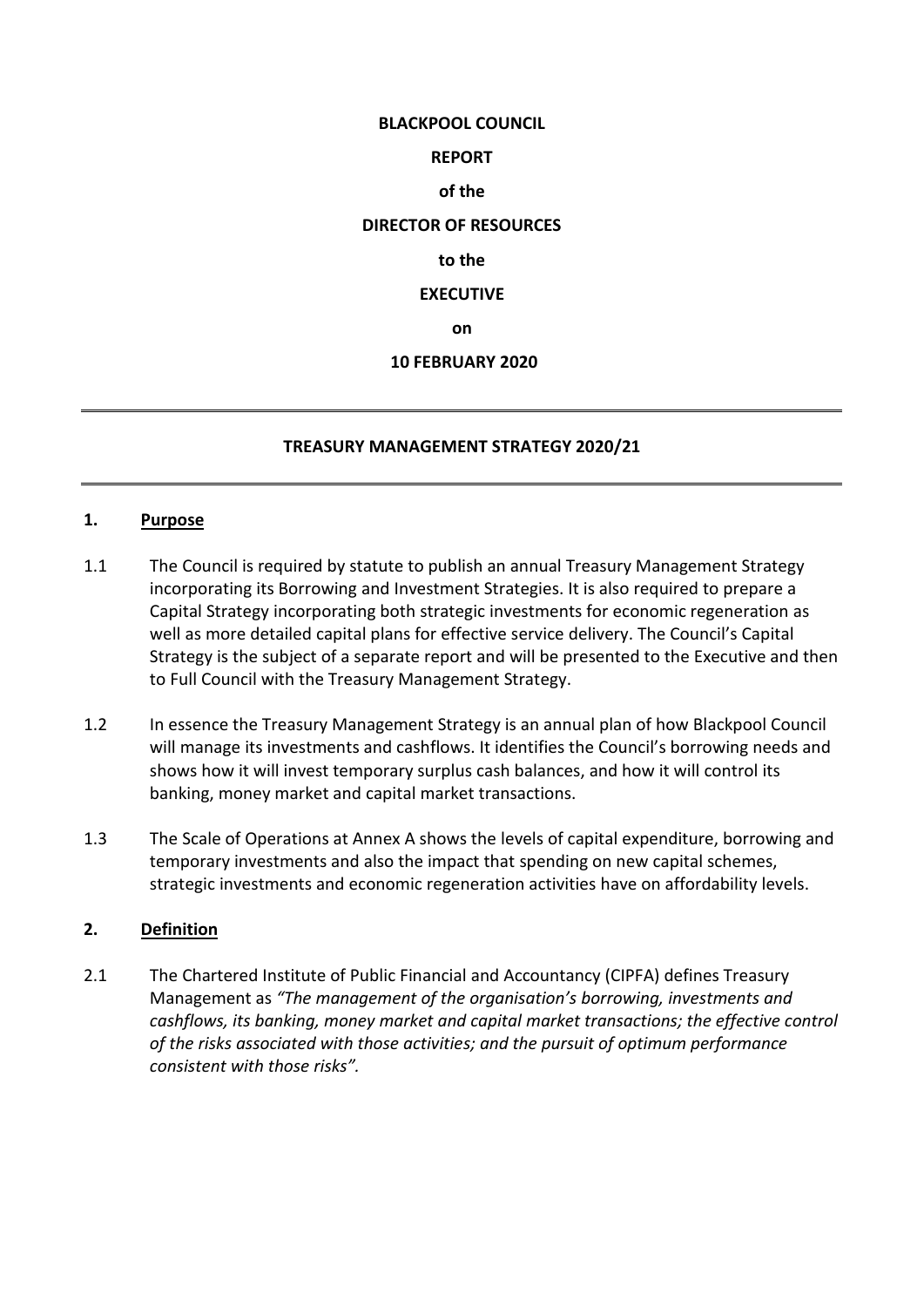# **3. Background**

- 3.1 Blackpool's Capital Programme for 2020/21–2022/23 continues to focus on schemes which will help to improve the economic wellbeing and prosperity of Blackpool and the surrounding area. Capital grants received from central government remain at a low level but the Council is using low cost borrowing to invest in regeneration. Total cash moving annually through the Council's bank account including the re-investment of temporary cash surpluses and re-borrowing of temporary cash shortfalls is expected to be over £1,300m in the current year.
- 3.2 Large capital regeneration schemes such as the continuing rollout of the Central Business District, the extension of the Tramway to Blackpool North Station and the new Conference Centre are in a mature stage of development. Other large schemes are also expected to progress with the Council focusing on those projects which will help grow the economy and prosperity within the town.
- 3.3 The Treasury Management Panel, which comprises the Director of Resources, Chief Accountant and representatives from Corporate Finance and Blackpool Coastal Housing, has the responsibility for managing the risks associated with treasury management activities on an operational basis. The Panel recognises the need to balance investment risk against achieving an acceptable return on temporary surplus cash balances. The balance sought is to maximise the security and liquidity of the Council's investments, with higher yields being obtained only where they are consistent with those desired levels of security and liquidity.

## **4. Objectives**

- 4.1 The objectives of the Treasury Management Strategy are as follows:
	- To set the framework for the Council's treasury management operations
	- To manage the Council's investments and cashflows
	- To control banking, money market and capital market transactions
	- To plan and secure appropriate borrowing in order to finance the requirements of the Capital Strategy at the lowest overall cost to the Council
	- To achieve the best rates of return from the investment of temporary surplus cash balances commensurate with risk, subject to the overriding principle of maintaining an acceptable level of security
	- To monitor and control effectively the risks associated with these transactions
	- To comply with appropriate codes and regulations including the International Financial Reporting Standards as they apply to Treasury Management.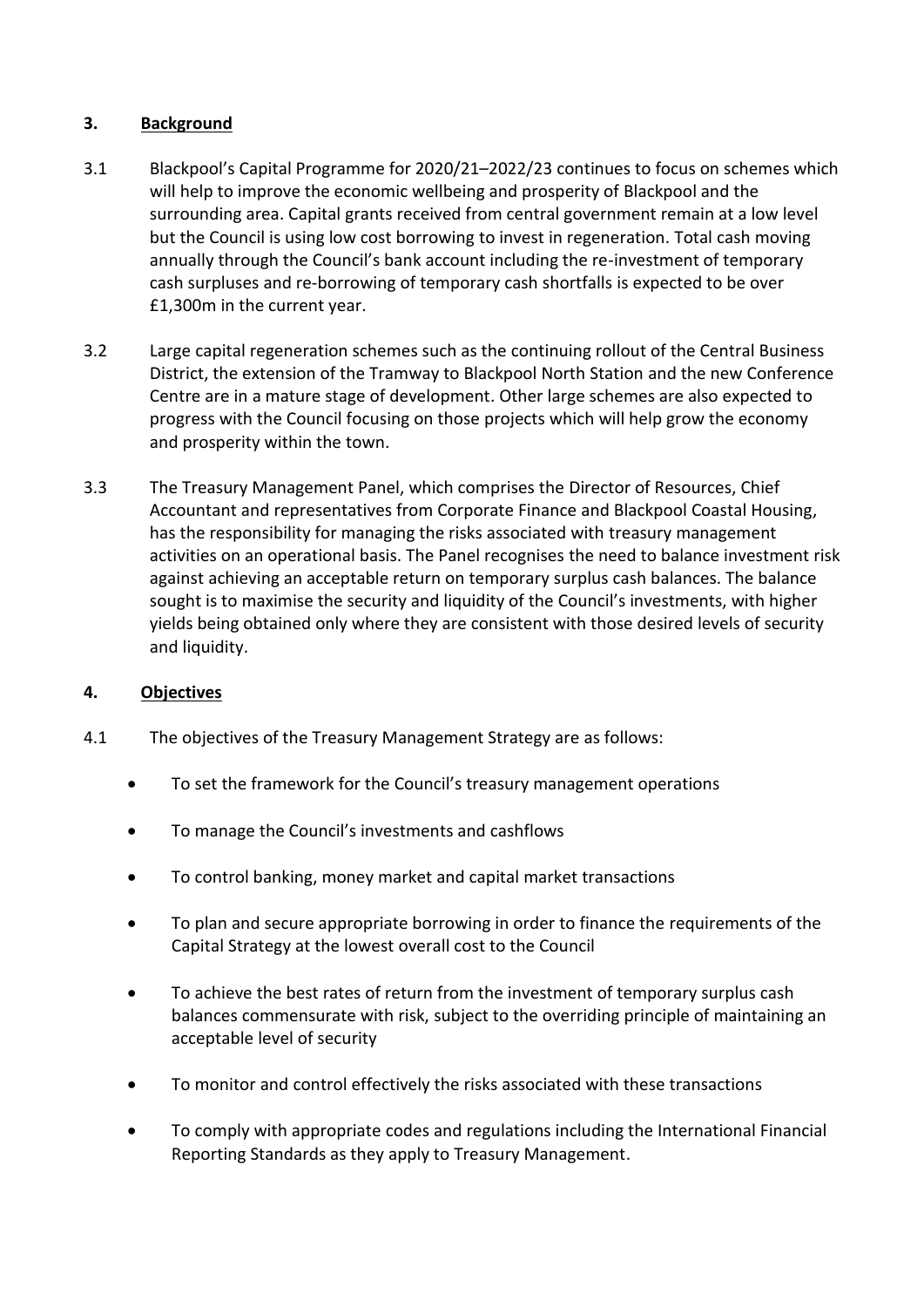- 4.2 In delivering the above objectives the Council is required to:
	- Determine its own borrowing limits taking into account its financial situation, long-term plans and in particular what it thinks is affordable now and sustainable in the future
	- Monitor its borrowing limits using performance measures called Prudential indicators, these are set out in detail in Annex E to this report
	- Consider annual and six-monthly reports on Treasury Management which contain prudential indicators.

## **5. Economic Outlook**

- 5.1 The outlook for the UK economy continues to be uncertain as the UK Government continues negotiations with the European Union on the terms of its future trade relationship with other European Union countries. The resulting uncertainty means continuing risk and so it is important that the Council's treasury and investment affairs continue to be managed in a cautious and prudent manner.
- 5.2 As a result of this uncertainty, forecasting the interest rate continues to be difficult, but the Bank of England expects the rates to remain low for the foreseeable future. As at the time of writing, there are indications that the base rate may reduce due to the poor performance of the economy following the election, however for the purpose of this report the forecasts provided by Office of Budget Responsibility have been used and indicate the base rate to remain at 0.75% during 2020 and then begin to increase gradually until 1.00% by  $4<sup>th</sup>$  quarter of 2021. Money market investment rates for temporary surplus cash balances also remain constant with the current rate for a three-month fixed-term deposit with a high street bank is typically 0.65% and analysts anticipate that this may increase in line with the gradual base rate increases towards the end of 2021.
- 5.3 Long-term borrowing rates, influenced by gilt yields, are generally stable but decreased steadily to their lowest point in August 2019. However, the rate of Long-term Public Work Loans Board (PWLB) loans increased suddenly in October 2019 when the PWLB increased the rate by 100 basis points, resulting in PWLB to be 180 basis points over the gilt rate. Market expectations are that the rates will gradually increase in towards the end of 2021.

#### **6. Treasury Management Strategy - Key Principles**

- 6.1 A summary of the key principles upon which the strategy is based is set out below and is expanded in more detail in Annex B:
	- Temporary investments will be restricted to UK Banks and Building Societies unless non-UK institutions satisfy the stringent requirements set out in the Investment Counterparty and Liquidity Framework (Annex D, paragraph 2.4).
	- Short-dated Gilts (UK government securities with a life of less than one year) will continue to form part of the approved list of investments.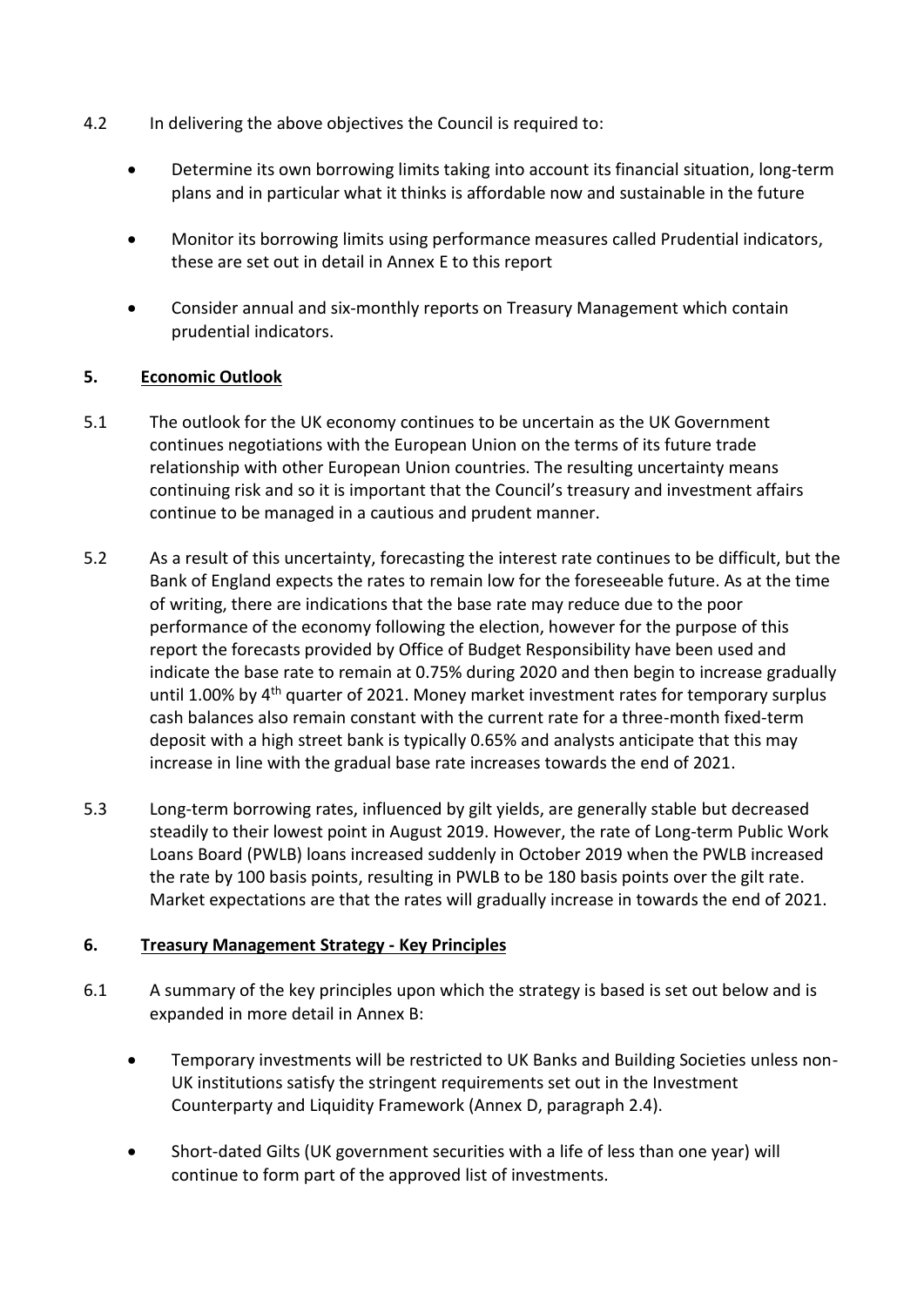- Fixed-term cash deposits are currently restricted to terms of not more than three months (subject to review by the Treasury Management Panel).
- Temporary cash surpluses will continue to be applied to reduce the Council's need to borrow.
- New long term borrowing to support capital expenditure will only be taken in favourable conditions. The Council is registered shareholder in the UK Municipal Bond Agency, which entitles us to borrow from that organisation if the Treasury Management Panel considers their rates to be competitive.
- The Treasury Management Panel will remain alert to market intelligence through the financial press, contacts in the financial markets and contacts in other local authorities.
- Treasury management advisers will only be engaged on an ad-hoc basis, retaining responsibility in-house for all treasury management activities.
- Long-term debt will be repaid in advance of redemption date where there is demonstrable financial advantage to the Council.
- The Policy for allocating borrowing costs to the Housing Revenue Account (HRA) for 2020/21 and future years will be the same as in previous years and will be based on the HRA share of the Capital Financing Requirement (HRACFR). The charge will be made up of the interest payable on long-term loans in the HRA pool and an additional charge or credit where the HRA pool of loans is either below or above the HRACFR.
- Prudentially funded capital schemes will be charged a Minimum Revenue Provision (MRP) and interest at the pooled borrowing rate for the General Fund except in exceptional circumstances when the Director of Resources deems it appropriate to use an alternative rate. In cases where the interest rate is lower than the pooled rate there must be clear evidence that the use of the lower rate is affordable. The policy on charging Minimum Revenue Provision is set out in Annex F. This policy is reviewed annually.
- 6.2 Whilst temporary borrowing rates are low the Treasury Management Panel will continue to use temporary loans as its preferred source of finance. A switch to long-term borrowing may be made in order to protect the margin and when the interest rate environment is favourable.
- 6.3 When the Council makes business loans, it takes into account its own cost of borrowing, the likelihood of future interest rate movements, the risks of the venture and any state aid implications in ensuring that it at least covers its own costs.
- 6.4 Capital spending has been financed by using internal balances and by using short-term loans which continue to be available at very low interest rates